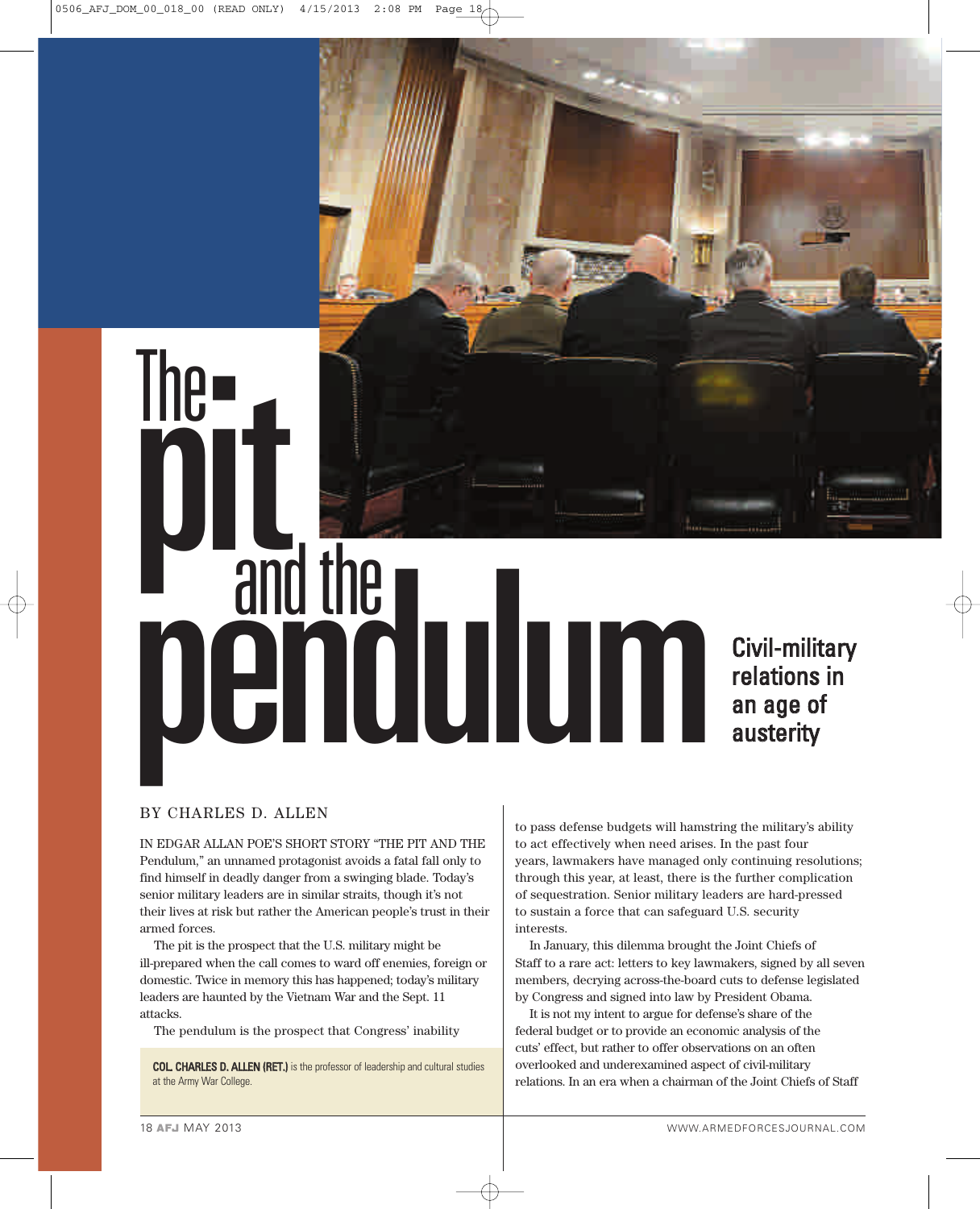

argues that the country's biggest strategic problem is the national debt, where does duty lie for the military's top officers?

# THE LONG VIEW

Effective civil-military relations require senior military officers to be as adept at advising on national policy and long-range military strategy as they are at leading operational missions. This is even more salient as daunting fiscal reductions arrive on top of ambiguous and changing national security requirements.

The Joint Chiefs of Staff comprise seven four-star officers: the chairman, vice chairman, the chiefs of each of the armed services, and the newest member, the chief of the National Guard. They are not the war-fighting combatant commanders, who are charged with developing and executing military strategies to support national policy and security strategy in their assigned regions and functions and therefore have short- to near-term perspectives on defense issues and no direct role in developing service budgets. Instead, the Joint Chiefs are responsible for the longterm health of their respective services. Certainly, they support the immediate needs of the combatant commanders — their duties under Title 10 of the U.S. Code include manning, training and equipping the forces — but they must remain focused on mid- and long-term capabilities for military forces writ large.

The advice of the JCS comes in many forms, including that most unusual set of letters signed on Jan. 13 by all seven members. Delivered to the chairmen of the Senate and House Armed Services committees, these "28-star letters" presented

Members of the Joint Chiefs of Staff and other senior military leaders testify about the potential impact of sequestration during a hearing before the Senate Armed Services Committee.

the chiefs' grim assessment of the potential impact of sequestration-related budget cuts.

Letters to Congress signed by all of the Joint Chiefs are a rare and relatively recent phenomenon. My quick search only found four:

å In 1995, in the midst of the massive post-Cold War drawdown, the chiefs asked the House National Security Committee to avoid "breaking faith" and to forgo legislation to reduce retirement pay for military veterans.

 $\blacksquare$  In 1999, the chiefs pressed the House Appropriations Committee to support the F-22 fighter, attesting that lack of program funding "puts in jeopardy our military modernization plan."

 $\blacksquare$  In 2006, they petitioned the Senate Foreign Relations Committee to support the Law of the Sea Treaty to guarantee "navigation and overflight rights and high seas freedoms that are essential for the global mobility of our armed forces."

å In 2011, the chiefs asked the Senate Armed Services Committee to allow the Defense Department to increase healthcare fees for veterans, citing the need to be better stewards of taxpayers' money.

This year's letters began: "The readiness of our Armed Forces is at a tipping point. We are on the brink of creating a hollow force due to an unprecedented convergence of budget conditions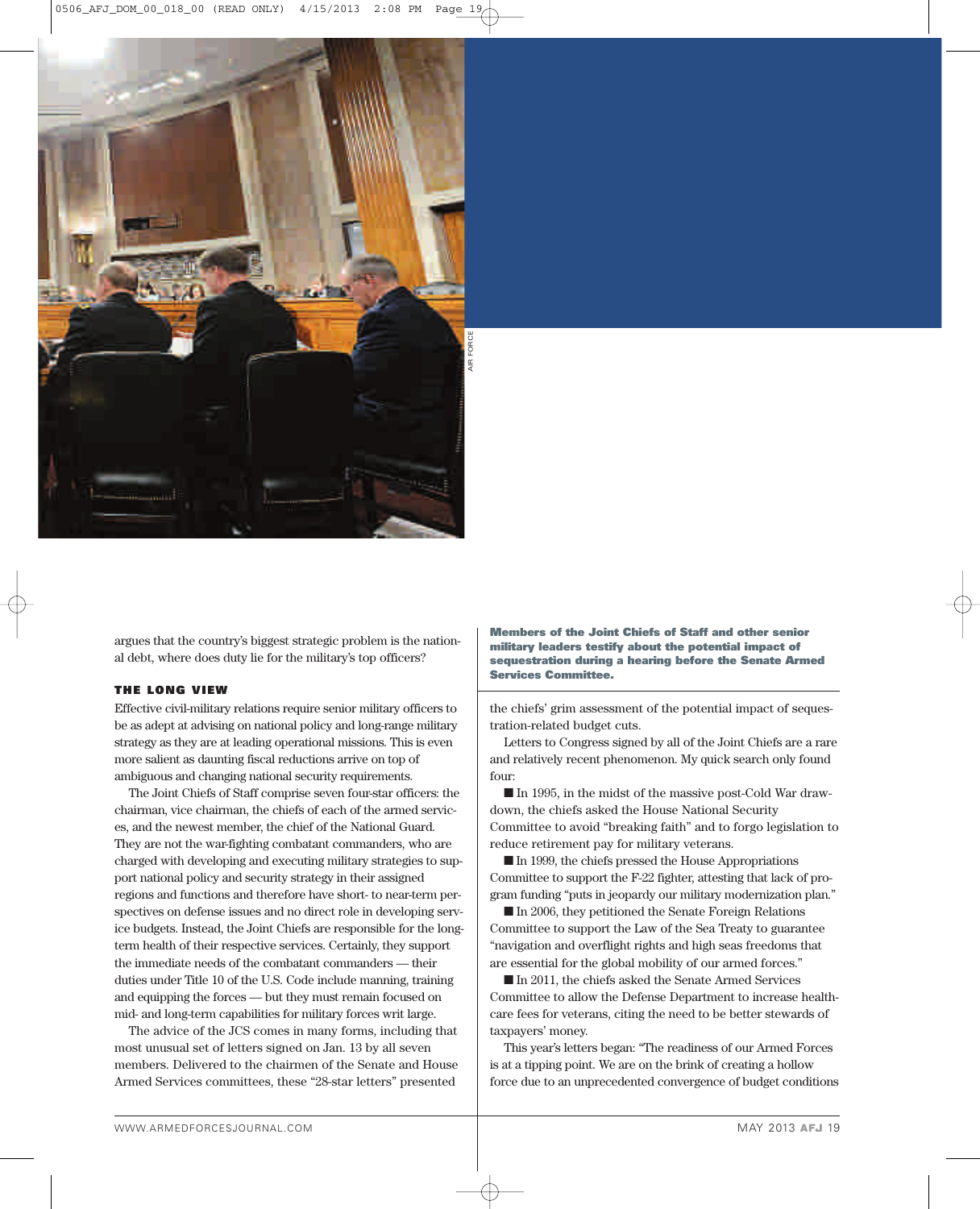# The challenge for senior military leaders is not to be pawns in the political theater that is the milieu of our system of government.

and legislation that could require the Department to retain more forces than requested while underfunding that force's readiness. We ask for legislative action that adequately resources readiness while granting the Department the authority and flexibility to shape the force to new budget realities."

The Joint Chiefs obliquely acknowledged the gamesmanship between the executive and legislative branches of our federal government and within the political parties of both houses of Congress. While the letters communicated the military's corporate judgment, subsequent Senate and House Armed Service committee hearings allowed each chief to describe the status of his forces and impending actions forced by Congress' inability to pass budget appropriations legislation. As with the rest of the nation, the JCS clearly saw the fiscal impasse that was not supposed to happen. Their "For Official Use Only" letters were direct communication to Congress that, one would hope, would serve as a catalyst for resolution of a national crisis.

Proper civil-military relations exist when consensus is formed within DoD and presented by its senior leaders — the defense secretary and the JCS chairman — to the president, who is the military's commander in chief and the nation's chief executive. The JCS were firmly behind the administration's 2014 defense budget submission. But there is another element of civil-military relations: the oversight powers granted to Congress over the military, and its existence is an inherent tension in our constitutional form of government.

Were the recent engagements by the members of the JCS with Congress a violation of civil-military relations, or part of its healthy execution?

# CREDIBILITY

The credibility of the advice and reporting of the Joint Chiefs is under great scrutiny in recent years, thanks to mixed reviews about the military's preparedness on and after 9/11, and its operational strategies in Iraq and Afghanistan.

In January 2012, Obama, his new defense secretary, Leon Panetta, and JCS Chairman Gen. Martin Dempsey released the new Defense Strategic Guidance in a joint press conference. In the ensuing budget discussions, the JCS were challenged by Rep. Paul Ryan, R-Wis., who said, "We don't think the generals are giving us their true advice." Dempsey immediately took offense. "My response is: I stand by my testimony," he told reporters. "This was very much a strategy-driven process to which we mapped the budget." In quick succession, the service chiefs declared that they as well had been involved in developing the new strategy and that in their professional judgment, the military had the ability to support it. Rather than being co-opted, they endorsed the new guidance in congressional testimonies and public statements as establishing priorities for strategic focus, and, more importantly, reducing requirements (such as conducting long-term stability operations) to maintain a panoply of military capabilities.

These recent engagements contrast with actions by the Joint Chiefs of the mid-1960s, when Defense Secretary Robert McNamara persuaded most of them to refrain from giving Congress their honest (and negative) assessments of President Lyndon Johnson's Vietnam War strategy. In "Dereliction of Duty," then-Maj. H.R. McMaster detailed how the chiefs — all except Gen. Wallace Green, the Marine Corps commandant — allowed Johnson to distort and misrepresent their views to Congress.

"The president's deception depended on the tacit approval and silence from JCS," McMaster wrote.

The offending service chiefs did not provide their assessments and concerns to Congress when they had both opportunity and obligation.

In our current situation, skeptics, cynics and scholars will argue, not unconvincingly, that the chiefs' petition for sustained resources is normal and expected behavior, inasmuch as the leaders of any large bureaucracy naturally seek to protect resources and to maintain autonomy. But political scientist Samuel Huntington wrote that there is a clear hierarchy between the two: "The military are always happy to have more resources, but if they have to choose between more resources and more autonomy, they will choose more autonomy."

This was proven true in our contemporary environment. Military leaders acknowledged the pressing fiscal circumstances of a struggling economy and the magnitude of mandatory government spending programs, and then sought to fashion budget cuts rather than have them imposed.

Indeed, military leaders had long heeded the chants of "fiscal train wreck" and the dire warnings from former Comptroller General David Walker. In his final year as chairman of the JCS, Adm. Mike Mullen gave an address to the Business Executives for National Security group in which he argued that the national debt was the biggest threat to national security.

Exercising prudence, Mullen and other senior military leaders had already begun working to retain control of their own fiscal destiny by cutting costs. DoD leaders have planned, programmed

P E N D U L U M *continued on Page 32*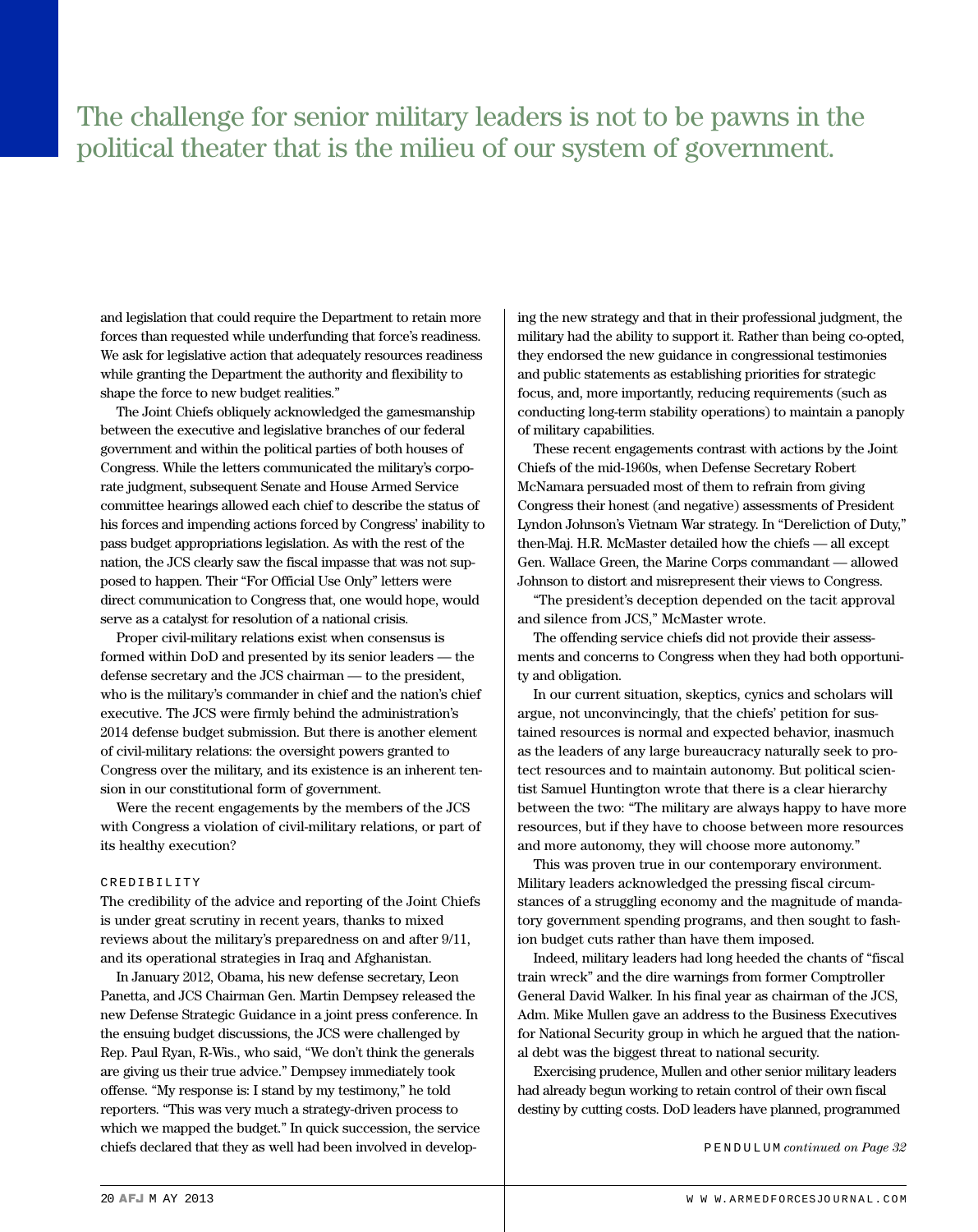plate that pre-coordinates the necessary assets to facilitate the projection of American power into East Asia in the face of enemy A2/AD capabilities. This is all well and good, but it is hardly an acceptable basis for American regional defense strategy. How America ought to deploy its power in order to delink military and economic competition, encourage the peaceful rise of China and foster Asian regional stability remains an open question, one which can only be addressed by the prudent development and employment of land power.

# RETURNING TO REALISM

After a decade of nation-building and revisionist adventures, America seems to be returning to a realist foreign policy. Prudence is once again the supreme virtue, security and stability the guiding lights. The hinterlands in the arc of instability, where transnational terrorism networks go to regroup, are the purview of special operations and drones; the bulk of American military power is being refocused on missions of central national importance. Chief among these is ensuring the peace and prosperity of East Asia. With the renewed focus that the "rebalance toward Asia" implies must come new thinking. Dominance in the air and on the sea may demonstrate the extent of American power, but it also creates a zero-sum security environment. In the world of Air-Sea Battle, America and China may find themselves locked in a security competition that serves the interest of neither state.

By contrast, land power represents a flexible tool that is uniquely suited to the Asian security environment. The Navy remains the essential guarantor of global commerce and the freedom of the seas, and the Air Force gives policy-makers an unparalleled set of global strike options. But only the Army and Marines can provide a security commitment to America's partners in Asia that does not simultaneously threaten China itself. Land power is the only avenue by which America can enhance regional security and stability, deter Chinese militarism and encourage Chinese commitment to the global status quo. It is land power, and land power alone, that can bring America's Asia policy back to reality. AFJ

and revised concepts for Joint Force 2020. Force reductions of 80,000 soldiers and 20,000 Marines are already in the works, as is a rethinking of the balance of active and reserve component force structure.

As sequestration approached, military leaders did not argue for more resources, but for an amount commensurate with existing laws, policies and the new strategic guidance. In place of across-the-board funding reductions of defense discretionary programs required by the sequestration legislation, they sought only autonomy in determining force structure and funding priorities to achieve national security objectives.

In Dempsey's phrasing, the service chiefs have three "rheostats" they can adjust: end strength, modernization and readiness. In their testimony to Congress, various service chiefs described how sequestration would impact these areas. The Army announced cuts in training for 80 percent of its units, even those pending deployment, and proffered charts showing potential cuts to jobs and dollars in each of the 50 states. The Air Force projected cutting 200,000 flying hours, which would hurt readiness. The Navy made perhaps the biggest statement by asking and receiving approval to delay the deployment of the carrier Harry S. Truman to the Persian Gulf, thereby failing to meet, for the first time in years, U.S. Central Command's requirement for two carriers in the region. (Deputy Defense Secretary Ashton Carter's statement to the House Armed Services Committee made explicit the feeling within DoD: "All this is purely the collateral damage of political gridlock.")

The chiefs' efforts to shape the cuts show that they are not merely clamoring to protect the status quo — or, as Rep. Duncan Hunter put it, "adding drama to the sequester debate." Nor are they, as some contend, inappropriately offering the "gold watch" of readiness as sacrifice — with the easy inference that Congress would risk national security if it does not halt sequestration. Instead, they are making a responsible effort to meet the requirements put forth in Title 10.

THE SOLDIER AND THE STATE On the 50th anniversary of Huntington's seminal work "The Soldier and the

State," a formidable collection of scholars reviewed the evolution of "American Civil-Military Relations." Among the nine conclusions rendered by the editors, Col. Suzanne Nielsen and Don Snider, is that Congress and the executive are co-equals in the control of the military. While most readers may focus on war-fighting aspects, the critical interface is really between the military profession as an institution and its civilian masters as they determine, develop and sustain force capabilities.

Effective civil-military relations are contentious and messy. Military leaders (combatant commanders and Joint Chiefs of Staff) have long years of experience and deep expertise upon which to render their best judgment and advice to civilian leaders. This includes providing real options to decision-makers, describing their risks, and recommending plans to execute the national military strategy.

Modern U.S. history offers several examples of conflicts among presidents, Congress and the military, especially in the aftermath of major military operations, which resulted in some form of resolution. In the mid-1950s, President Dwight Eisenhower reshaped the strategy for the Cold War and restructured the American military, contending with dissension from Army leaders on what they thought was a flawed security policy. In his 1961 farewell speech, Eisenhower warned against the military-industrial complex with its congressional advocates. After Vietnam and during the buildup under President Reagan, the Goldwater-Nichols Act of 1986 increased the power of the combatant commanders at the expense of the service chiefs. At the end of the Cold War and after Operation Desert Storm, a new president, Bill Clinton, sought to overturn the ban on gays serving in the military. Clinton met with substantial resistance from the JCS, led by the highly respected Gen. Colin Powell. The result was the "don't ask, don't tell" compromise, written by Congress into the defense authorization act and signed into law by Clinton in 1993. In each of these cases, military leaders offered their voice to executive branch and congressional overseers; messy and contentious debates still require engagement. Candid